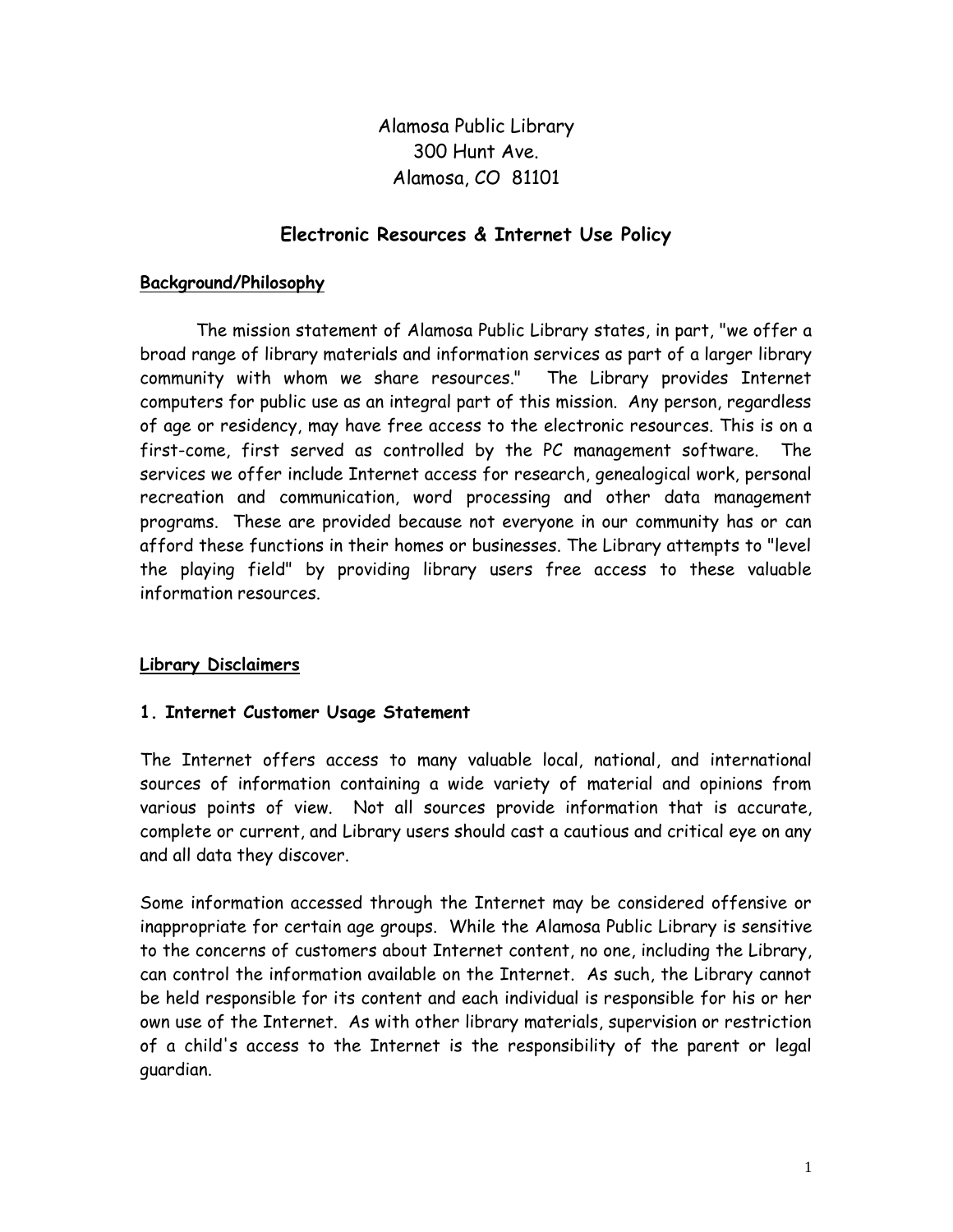Because Internet terminals are open to the public, users should be cautious about accessing sensitive data, such as private documents or personal financial information. The Library will not be held liable for Internet usage or access. The job of the library is access, not endorsement.

Finally, utilization of Library Internet access for illegal, criminal, or other unauthorized purposes will not be tolerated, and may result in the loss of library privileges and/or criminal prosecution or other legal action.

## **2. External Link Disclaimer**

The Alamosa Public Library provides links to external websites as a convenience to our patrons and for informational purposes only. These links do not constitute an endorsement or favoring by the Library or by the City of Alamosa of any of the products, services, or opinions represented by the external Websites. Use of any information contained in these Websites is voluntary on the part of the individual accessing them. While the Library does its best to select sites that will be most useful for our customers, the Alamosa Public Library bears no responsibility for the accuracy, legality, or content of external websites or for that of subsequent links. Users should contact the external website with questions or concerns regarding its content.

## **Responsibilities of the Library as a Provider of Internet Access**

The Library will provide basic instruction to help patrons access Internet resources. Library staff, however, cannot provide in-depth training on using the Internet or programs provided on each computer.

Consistent with its mission and service roles, the Library has developed a website and provides guides to Internet resources of particular usefulness and interest to the community. However, the Library is not responsible for the accuracy of information on the Internet. The Library shall have no liability for any loss or any direct, indirect, or consequential damages arising out of any use of its connection to the Internet.

In keeping with existing library policies, the Library will protect patron rights to privacy and confidentiality. The Library strives to keep any communications on its computer network confidential. However, users should be aware that the Internet is not a secure medium and that third parties may be able to obtain information regarding users' activities. The Library cannot guarantee the security or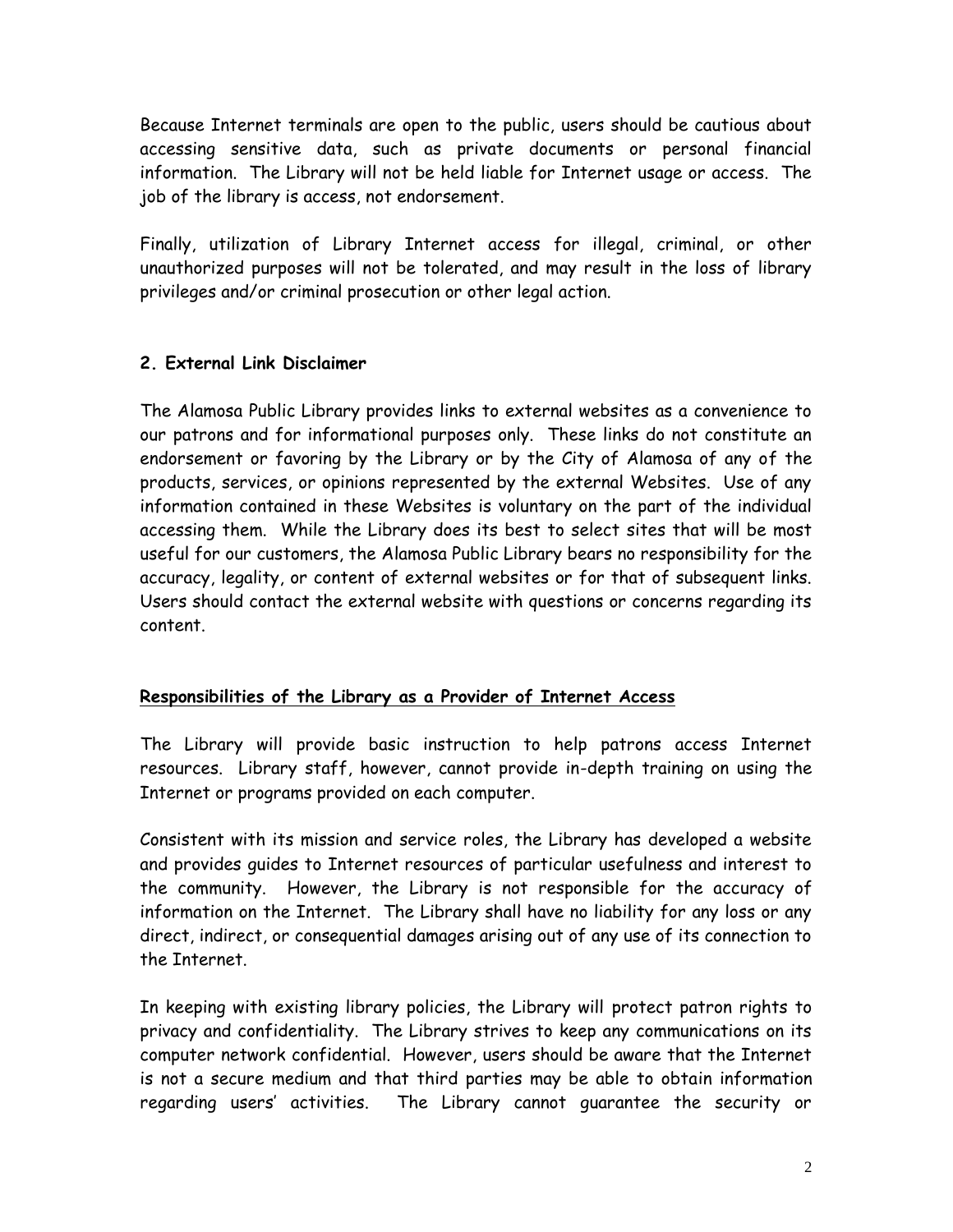confidentiality of transactions conducted over the Internet. Library staff, Library Board members, other City personnel, and members of City Council are not responsible for any loss incurred by a user of the Library's computer or telecommunications equipment.

The Library is in compliance with C.R.S. 24-90-601 et seq., of the Colorado Revised Statutes which requires installation of filtering software for the protection and safety of minors (anyone under 17 years of age) on all public access computers provided by the Library, including the wireless access point. Users must recognize that the technology is imperfect and that it is not possible to block everything that might be considered objectionable.

As part of normal system maintenance, Library staff and network administrators do have the ability to monitor system activity, but the Library does not reveal information about a patron's use of its computer resources except as required by law or necessary for Library operation.

### **Responsibilities of Internet Users**

Libraries rely on the cooperation of their users in order to efficiently provide shared resources, and ensure community access to a diversity of information. The Alamosa Public Library strives to balance the rights of users to access a wide range or information resources with the rights of users to work in a public environment free from harassing sounds and visuals. The Library asks that all of its library users remain sensitive to the fact that they are working in a public space shared by people of all ages, with a variety of information interests and needs. The Library staff reserves the right to ask individuals to discontinue the display of information and images which violate this policy.

Users of the Library's Internet resources are expected to use them in a legal and ethical manner and must comply with all applicable laws. Misuse of the computer or Internet access will result in the loss of the patron's computer privileges. Individuals using the Library's computer resources for illegal purposes may also be subject to prosecution.

#### **Unacceptable Use of Electronic Resources**

Any of the following actions may result in the loss of library privileges and/or criminal prosecution or other legal action. In general, the Library expects patron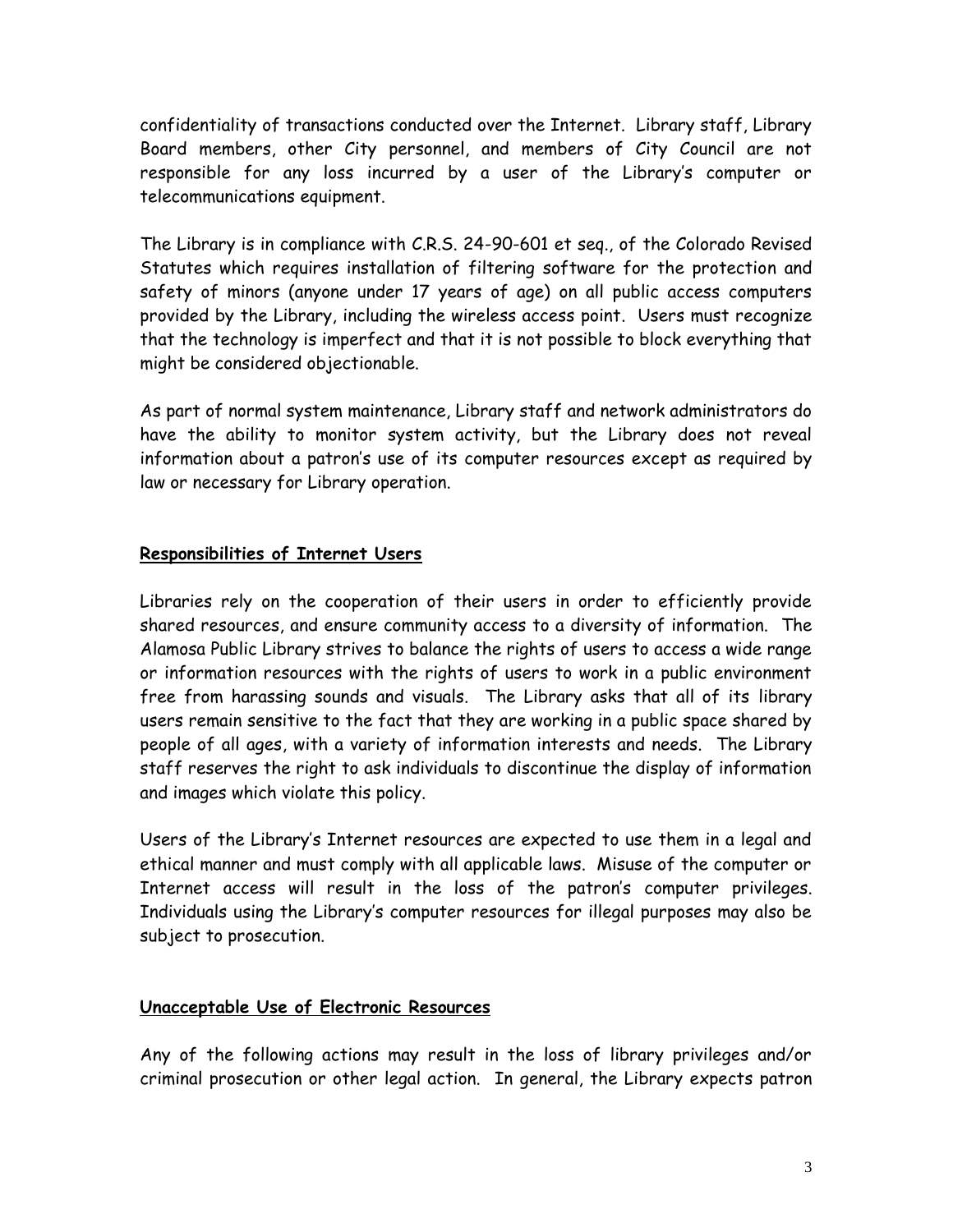behavior to be law-abiding and civil. Unacceptable use of the Library's electronic resources includes, but is not limited to, the following:

- 1. Use of the Library's electronic resources for illegal or criminal purposes (example: viewing child pornography).
- 2. Violation of the legal protections provided by copyright (Title 17 U.S. Code which prohibits unauthorized reproduction or distribution of copyrighted materials, except as permitted by the principles of fair use) and licenses to programs or data.
- 3. Use of Library resources to attempt infiltration of a computer or computing system and/or damage or alter the software or hardware components of a local or remote computer or computing system - uploading any harmful form of programming, vandalism or "hacking".
- 4. Seeking information on, obtaining copies of, or modifying files, other data, or passwords belonging to other users. Users shall not represent themselves as another user unless explicitly authorized to do so by that user.
- 5. Falsification of one's age, or other data, to gain access to Internet sites.
- 6. Use of public Internet access workstations beyond time limits established by the Library. This time limit may change without notice, dependent on service demands.
- 7. Unauthorized disclosure, use, and/or dissemination of personal identification information regarding minors.
- 8. Interference with the use or enjoyment of Library resources by others.
- 9. Disruption of the normal flow of Library operations.
- 10. The display of visual material that is sexual in nature or that might be considered immediately offensive to others, specifically the viewing of pornography.
- 11. Distribution of unsolicited advertising or advertising sent out through mass emails.

The Library has the ability and reserves the right to monitor web sessions in order to ensure system security and adherence of rules. Library staff may review these sessions anonymously and remotely. All transactions will be considered confidential, except in those cases where illegal activity is observed, in which case Internet connections may be terminated and information may be made available to the local law enforcement agency in accordance with the provisions of C.R.S. 24-90-119.

## **Wireless Access Use Policy**

Alamosa Public Library offers free wireless access to Library patrons for use with personal notebooks, laptops, and other mobile Internet devices. This access point,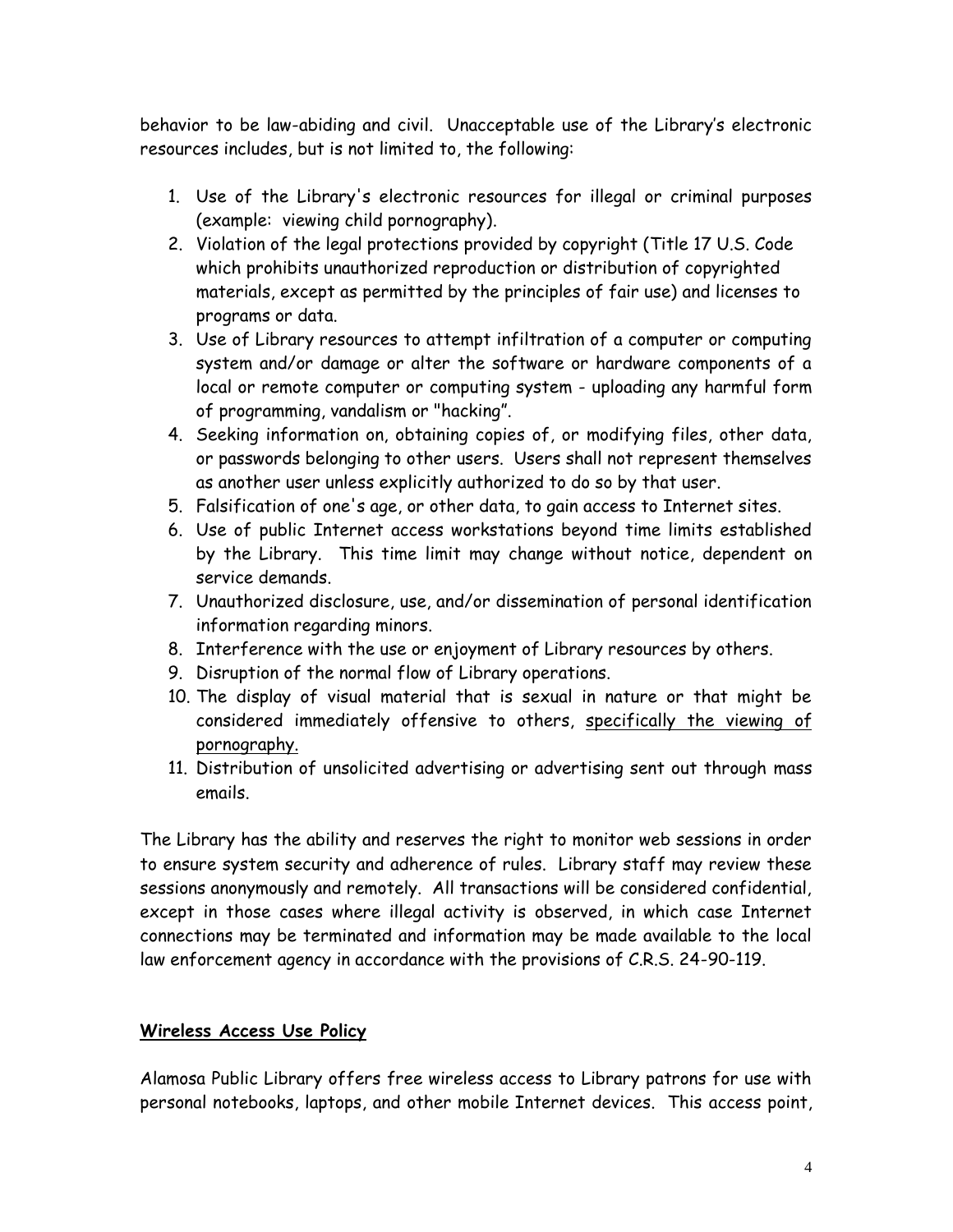also known as a hot spot or WiFi, is an access-restricted, unsecured portal to the Library's Internet service, provided at users own risk and accessible during regular Library hours. While the Library strives to provide a quality wireless system it cannot guarantee the signal quality, bandwidth availability, or general Internet site availability at any time.

All wireless users are expected to act in a lawful and respectful manner, and are required to conform to the conditions of the Library's "Electronic Resources & Internet Use Policy".

Although the Library makes every effort to provide secure access to the Internet, users are at risk for loss or theft of information and should take appropriate cautions with personal information while using the wireless access. Information being transmitted could potentially be intercepted by another wireless user.

- Do not transmit sensitive information (credit card numbers, passwords, account information) while using wireless access.
- Wireless devises must be configured with protection using current virus definitions.

Use of the Library's wireless network is entirely at the risk of the user. The Library is not responsible for any information that is compromised or lost through use of its wireless access. This includes damage or loss due to:

- Electrical surges;
- Breaches of security by viruses or hacking; or
- Disruptions to wireless service.

Library staff can provide general information or handouts for connecting your device to the wireless network. Staff cannot provide you technical assistance in configuring your portal device or troubleshooting wireless access problems. The Library does not guarantee that your device will work with the Library's wireless access. Printed guidelines for some devices are available through the manufacturer.

Printing access is not available through the wireless connection. Standard computer stations are available for use with public printers.

Patrons wishing to use the Library's wireless network will need to present their library card, driver's license, or other picture ID to library staff in order to receive a user name and password. The wireless access will be time-limited and the user name/password can only be used during the allotted time.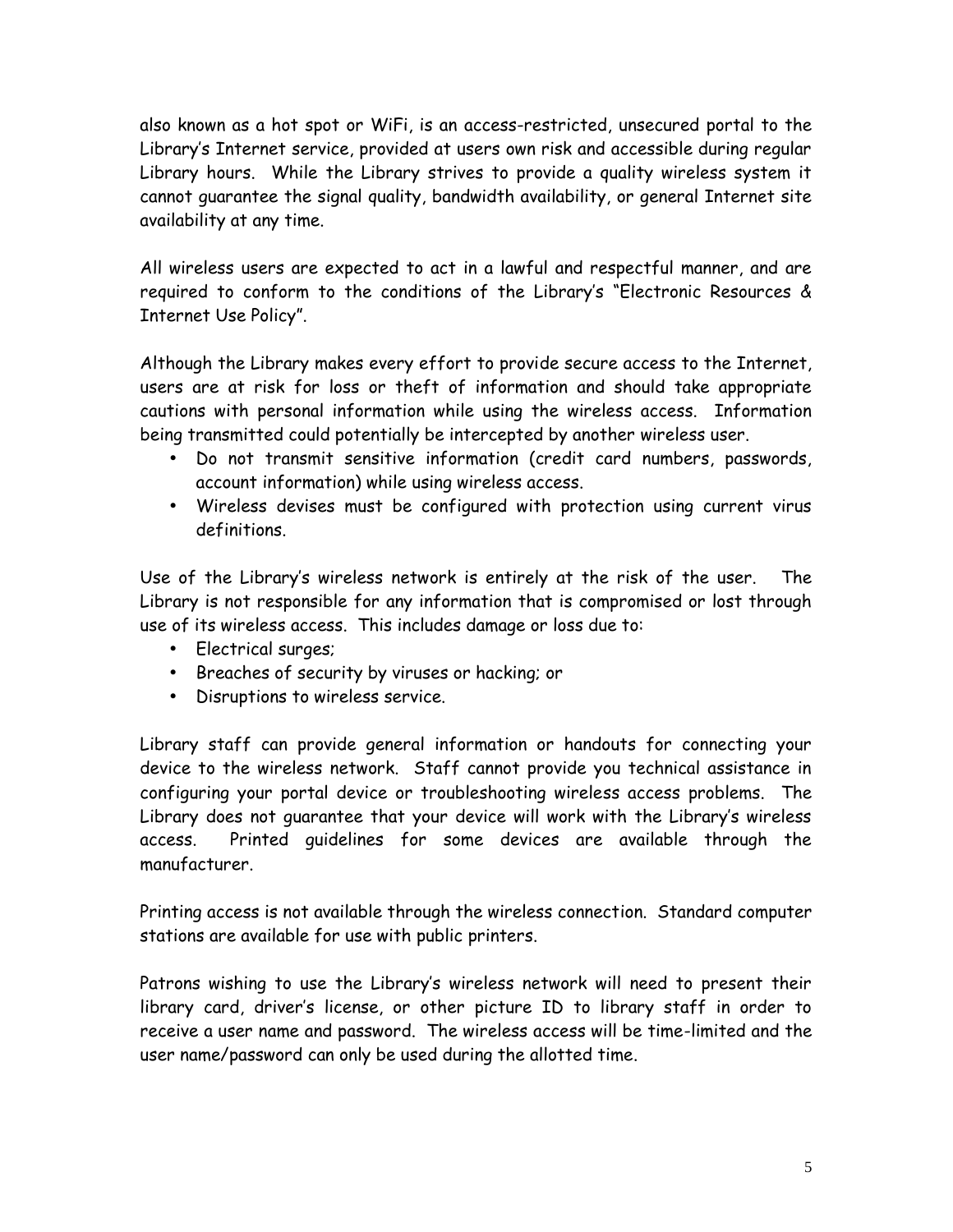#### **Access by Minors to Internet Resources**

The Library will make all reasonable effort to limit access by minors to Internet resources that are obscene or illegal. As specified by state and federal laws Internet Protection in Public Libraries, C.R.S. 24-90-601 thru 606, and Children's Internet Protection Act (CIPA), Pub. L. No. 106-554), the Library has installed a technology protection measure (TPM) in the form of a filter on all public Internet capable computers. This required measure is designed to block or filter Internet access to visual depictions that are obscene, child pornography, or harmful to minors, except that it may not block scientific or medically accurate information regarding sexual assault, sexual abuse, sexually transmitted diseases, or reproductive health.

In consideration of the frequent computer use by minors, the TPM used for all Library wired and wireless networks will not be turned off by library staff. However, in compliance with the spirit of the state law, the Library provides one time-restricted email computer with unfiltered access to the Internet. Customers accessing the Internet on the unfiltered computer are still subject to the requirements outlined in this policy. In addition, this email computer may be used by a minor only after a parent or guardian has given prior approval by filling out the "Internet Consent Form". *(See attachment)*

Users should be aware of the limitations of Internet filtering software. While designed to restrict access to Internet content that could be deemed inappropriate, these systems are no substitute for individual judgment and/or parental involvement and oversight. Filters may block sites which have legitimate research value, as well as allowing some content through which parents might find objectionable.

The Library will actively use the TPM to place additional blocks as deemed necessary to control user abuse of the Library's electronic resources.

Any patron may recommend having a website reviewed by Library staff as to whether or not it should be reconsidered for blocking or removed from blocking by filling out a "Website Review Form". *(See attachment)* City staff (library and IT) will normally complete the review process and notify the customer of the decision within 2 weeks.

#### **Parental Responsibility**

The public library, unlike schools, does not serve in *loco parentis* (in place of a parent). Librarians cannot act in the place of parents in providing constant care and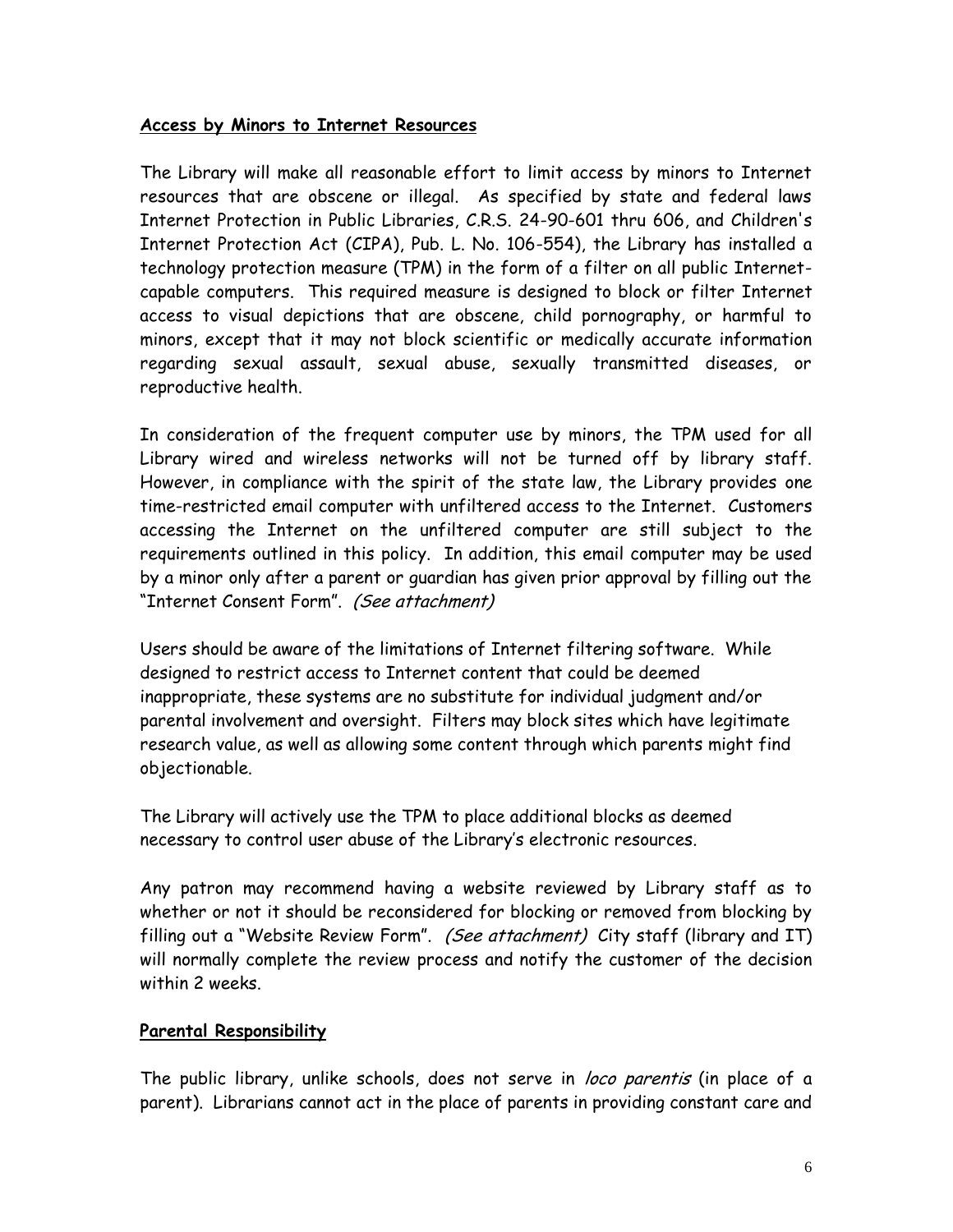supervision of children as they explore the Internet. Parents or legal guardians must assume responsibility for deciding what library resources are appropriate for their children. Some Internet information may be inappropriate for children. Parents or legal guardians should guide their children in using the Internet and inform them as to what is or is not appropriate to access. Parents should spend time online with their children to discuss the wealth of information available and how it should be used. As with other Library materials, supervision or restriction of a child's access to the Internet is the responsibility of the parent or legal guardian.

Parents are encouraged to read and follow these tips for "Internet-wise" parents:

- Take time to learn about the Internet.
- Take individual or group Internet classes, which are always available to families.
- Explore cyberspace with your children.
- Provide clear guidelines let your children know if there are subjects that are off limits.
- Learn how to evaluate the Internet read books and magazines.
- Teach your children safety rules for dealing with strangers online when using electronic mail, chat rooms, and other forms of electronic communication:
	- o Never give out personal information (name, address, phone number, etc.).
	- o Never arrange via a computer to meet someone.
	- o Never respond to messages that are threatening or suggestive, remembering that people online may not be who they say they are.
- Ask a librarian librarians have always been expert at selecting materials for children.

## **Public Access Guidelines for Workstation Usage**

Accessing Workstations:

- Before using any computer, users must ask for a PIN # ticket or if no computers are available, sign in with the library staff.
- Computers may be used for a 60 minute time period. If, at the end of that time, no one is scheduled to use the computer, the current user may ask for another PIN # ticket.
- No more than 2 people will be permitted at a workstation at a time, as long as they are quiet.
- The library staff reserves the right to terminate a person's use of the computer for any reason.
- Food is not allowed around the computers. All drink containers must have a tight lid to avoid spilling.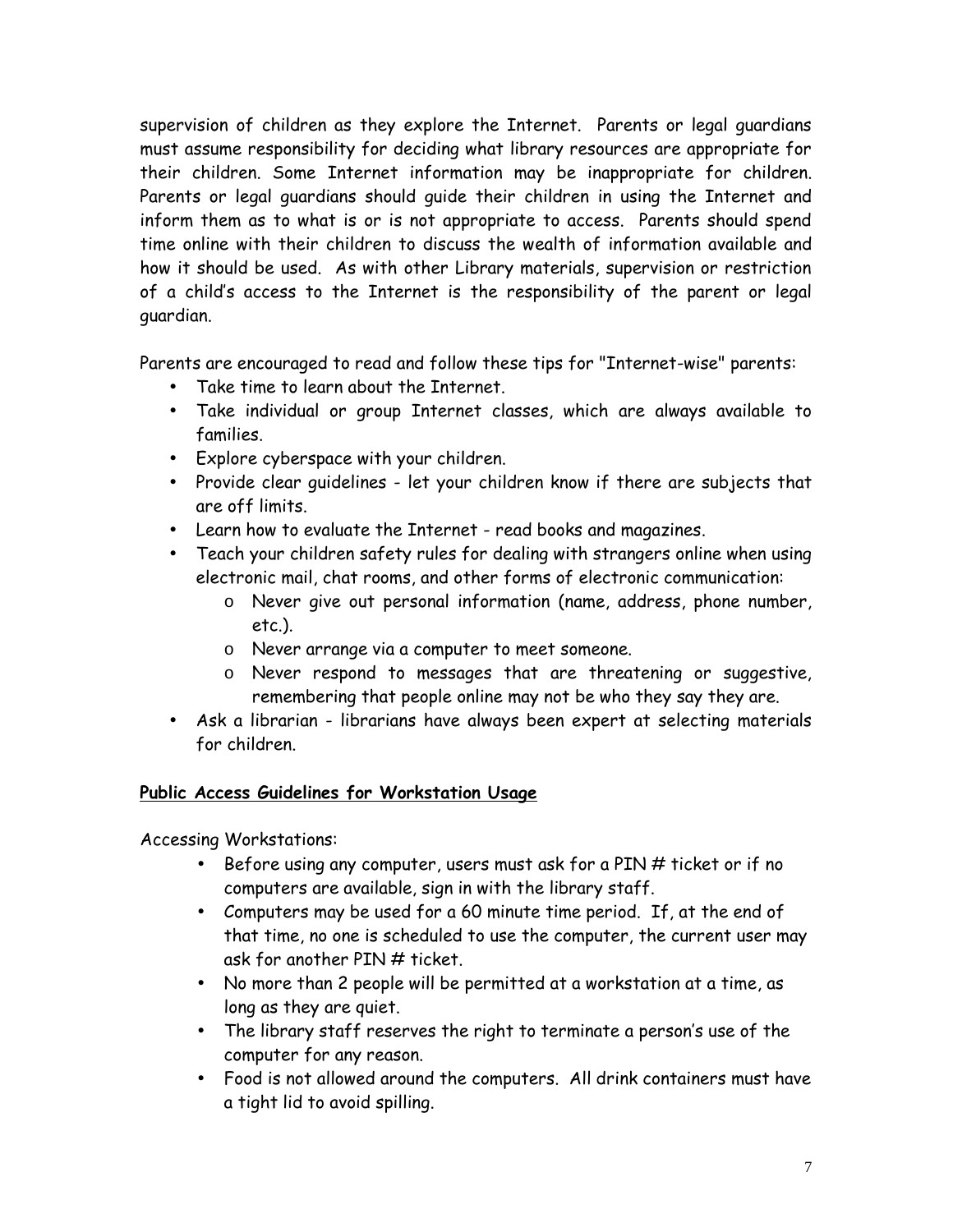Computer Programs:

- Only library software may be used.
- Information may not be saved/downloaded to the library's computers. All files must be downloaded onto a patron's flash drive or CD. CDs and flash drives are available for purchase at the front desk.
- The Library uses virus-checking software. However, this is not a guarantee of complete virus protection.
- Users are not permitted to install, delete, or modify library hardware or software.
- Changes may not be made to the setup or configuration of the software, hardware, or printers.

Printing:

- All printing (including that from the Internet and library software programs) is 15¢ per side (B&W or color).
- Users must pay for all pages from the printer regardless of content.
- The library should not be used as a substitute for one of the local print/copying businesses. In order to discourage printing abuse, customers are limited to five (5) copies of any single page.

Staff Assistance:

- The library staff cannot provide in-depth computer training, but will attempt to answer basic questions or help users locate resources on the Internet.
- Patrons are expected to be knowledgeable in basic computer operations. Library staff is unable to offer individualized instruction and cannot assist users with downloading or email problems.

# **Enforcement and Consequences**

No one, minor or adult, has the right to use public property to commit crimes. At the same time, no policy can ensure that crimes will never be committed. If customers are found to be accessing materials that may be, at the discretion of the Library, obscene or illegal, they will be first be asked to immediately exit the site. Non-compliance will result in the individual's ejection from the library facility and possible being barred from future use of the Library's electronic resources.

By accessing and beginning your Internet session through the Library's system, it is understood that you have read and accepted the terms as stated in this policy.

> **Approved by Alamosa Public Library Board January 22, 2013**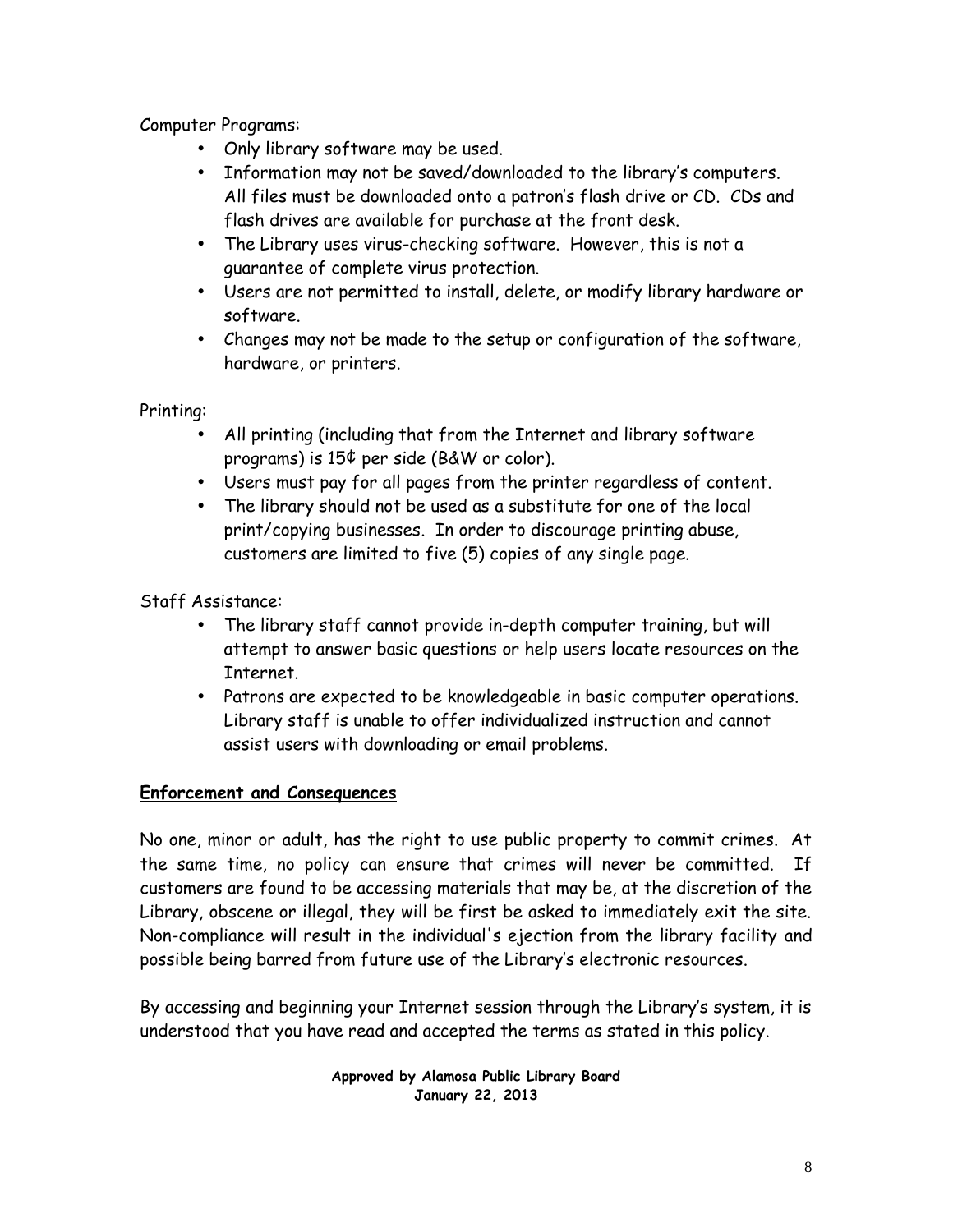# **ALAMOSA PUBLIC LIBRARY**

# **Internet Consent Form Permission for Minors to Bypass Library Internet Filtering**

I understand that the Library uses filtering software on all Internet computers available to the public, and this software may block materials that my child may find useful.

I have reviewed the information provided to me by the Library concerning access to the Internet offered by the Alamosa Public Library and the policies of the Board of Trustees. I understand the issues surrounding the use of the Internet and I hereby give permission to my child(ren) *(under age 17)* listed below to use the Library's facilities and equipment to gain access to the Internet without filtering.

I accept full responsibility for any material found through the Library's Internet connection which I or my child(ren) may find objectionable. I agree to hold the Library, the Library Staff, City of Alamosa, and the members of the Board of Trustees and City Council harmless for such material accessed by my child(ren).

| the parent or legal guardian of the minor(s) listed below: |                                                          |
|------------------------------------------------------------|----------------------------------------------------------|
|                                                            |                                                          |
| Library Card #: $\frac{1}{2}$                              |                                                          |
|                                                            |                                                          |
| Library Card #: $\frac{1}{2}$                              |                                                          |
|                                                            |                                                          |
| Library Card #: $\frac{1}{2}$                              |                                                          |
|                                                            |                                                          |
| Library Card #: $\frac{1}{2}$                              |                                                          |
|                                                            | Date: $\frac{1}{\sqrt{1-\frac{1}{2}} \cdot \frac{1}{2}}$ |
| Parent or Guardian                                         |                                                          |